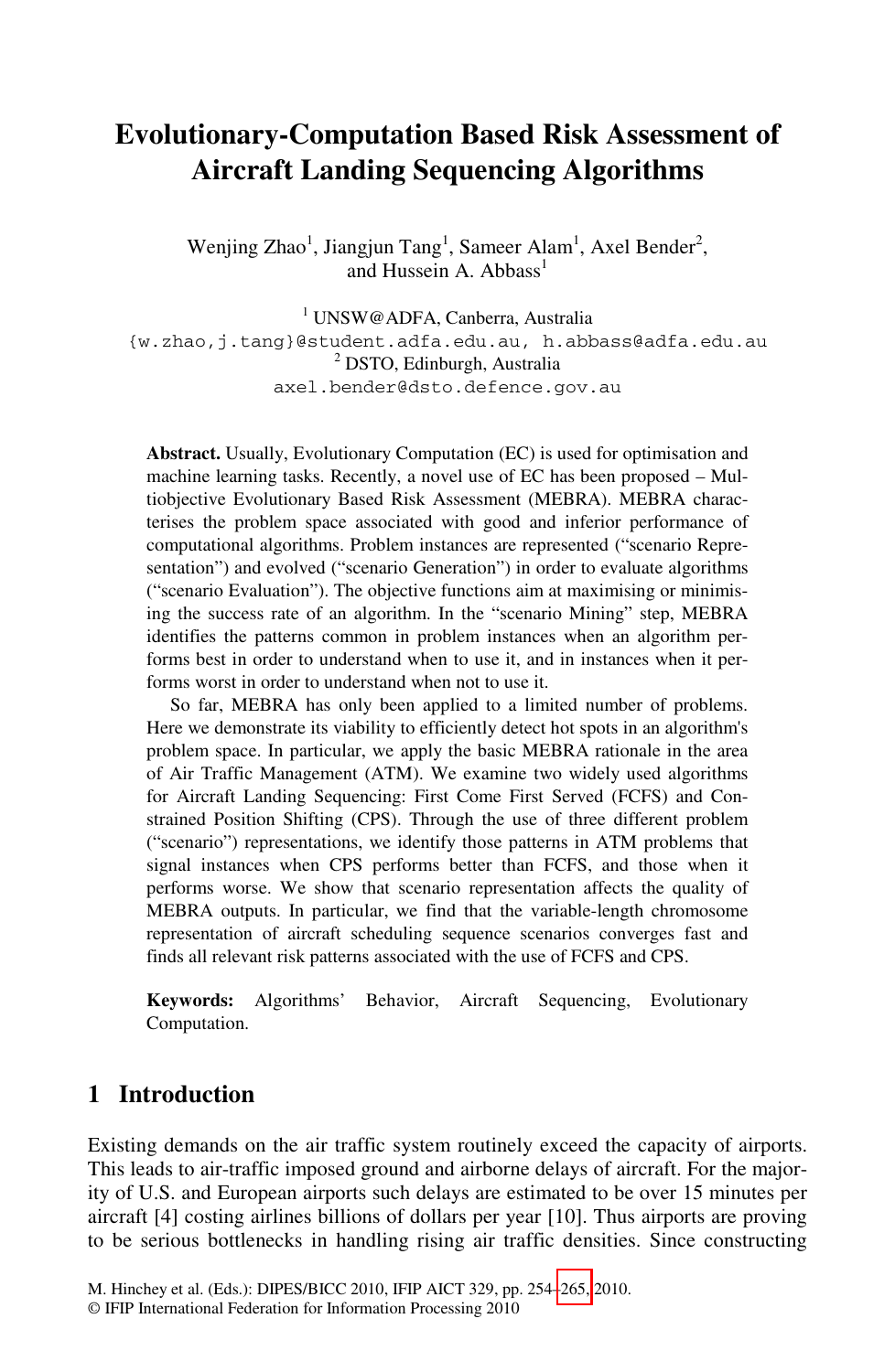new airports or additional runways is not a near-term solution, researchers investigate various approaches as how to make the most efficient use of the available runways given safety constraints. Amongst these approaches is the effective scheduling of aircraft landings, which can significantly improve runway throughput capacity as well as safety and efficiency of airports.

It has been shown in the literature that the problem of finding optimal landing sequences – when the constraints of spacing between arrivals depend on the aircraft type as is the case in real-world applications – is NP-hard [6]. Thus it is unlikely that efficient optimisation algorithms exist [6]. Even if there was an accurate schedule optimiser, it would probably lack the speed to respond quickly to operational demands in the high-paced work environment of air traffic controllers (ATC). In the real world, therefore, fast and frugal heuristics are more useful than sophisticated but slow algorithms.

The most commonly used heuristics-based algorithm that generates efficient aircraft landing sequences is First Come First Served (FCFS). The basis of this method is the Estimated Time of Arrival (ETA) of aircraft at the runway and the minimum time separation between aircraft [7]. In FCFS, the aircraft land in order of their scheduled arrival times. ATC add suitable separation times to ensure appropriate spacing between aircraft. FCFS is straightforward and favoured by airlines for its fairness and by ATC for its simplicity that puts little demands on ATC workloads. However, its drawback is that it may lead to reduced runway throughput due to unnecessary spacing requirements [8].

Another common approach is Constrained Position Shifting (CPS) [2] in which an aircraft can be moved forward or backward in the FCFS schedule by a specified maximum number of positions. This approach provides ATC with additional flexibility and helps pilots to better predict landing times and positions [8]. However, it also increases the controller's workload in terms of increased ATC-Pilot communication and controller directives.

Both FCFS and CPS thus have their advantages and disadvantages, which express themselves in variations of algorithmic performance depending on problem situation and context of use. Considering the large amount of money lost because of runway congestions, it makes economical sense to investigate in which aircraft landing sequence scenarios (ALSS) CPS performs better (or worse) than FCFS. Such an investigation will enable airports to identify and understand the risks, both negative and positive, when choosing one scheduling heuristic over another.

In this paper, we make use of the recently introduced Multiobjective Evolutionary Based Risk Assessment (MEBRA) framework [1] to identify positive and negative risks associated with the application of a particular algorithm. Rather than optimising an algorithm, MEBRA explores and evaluates the risk profiles of algorithms. These risk profiles are signatures in the problem space and associated with the performance of a computational algorithm. In its risk assessment, MEBRA employs scenario representation, scenario generation, scenario evaluation and scenario mining. Here the term "scenario" refers to a problem instance in which the computational algorithm under investigation is applied.

So far though, MEBRA has only been applied to a limited number of problems. Here we demonstrate its viability by applying it to the Air Traffic Management (ATM) problem domain. We study performance and identify risks associated with the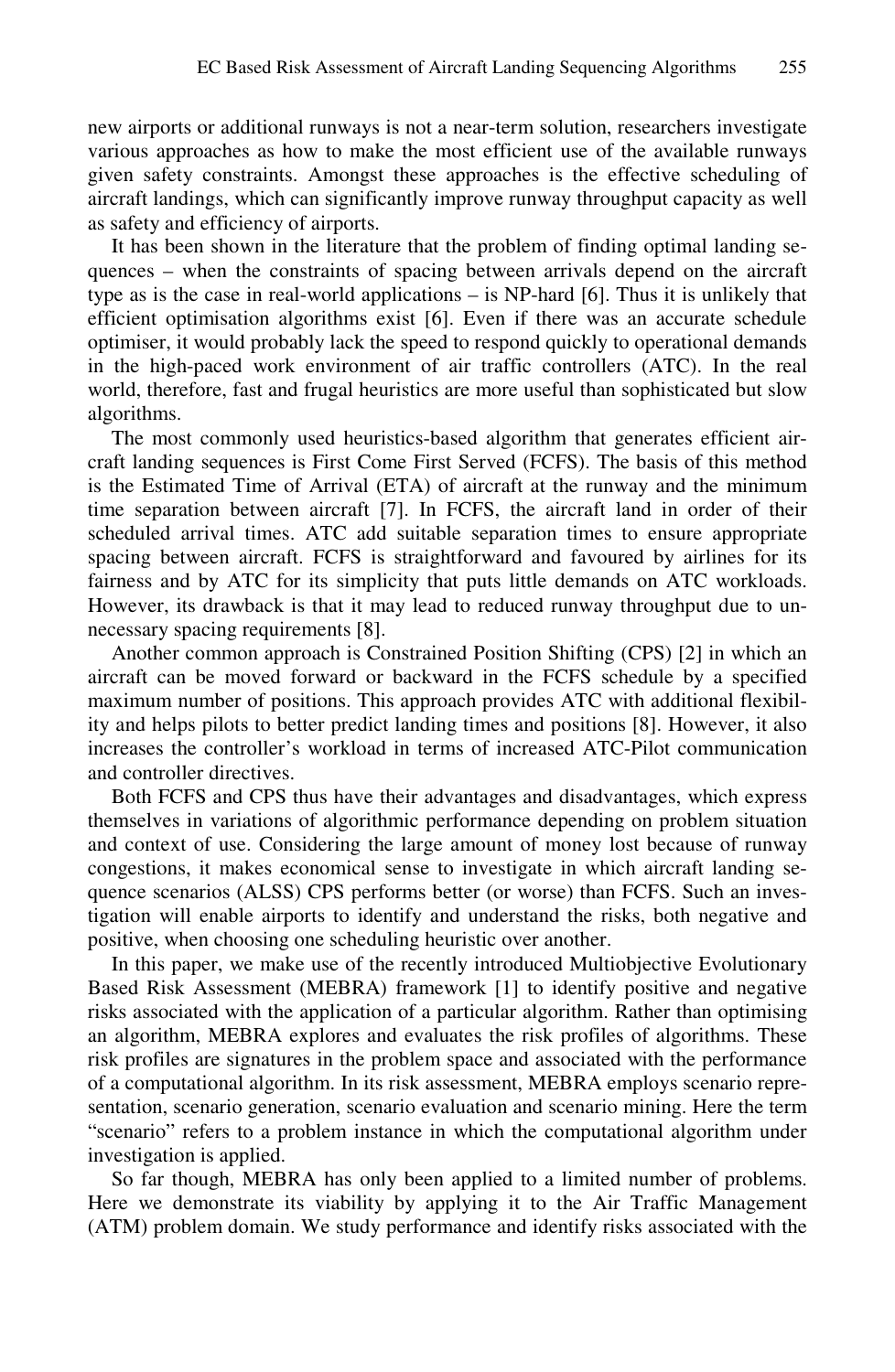use of FCFS and CPS in ALSS. Our paper further investigates how scenario representation impacts on algorithm evaluation. We examine three different representations: Fixed Length Chromosome, Variable Length Chromosome, and a Probabilistic Model.

At the start of our application of MEBRA to ATM, random ALSS are generated and encoded in the chromosome representation. Then complex landing sequence scenarios are evolved over many generations by applying genetic operators and using a fitness function that correlates with risk. This imposes selection pressure on the population of scenarios. ALSS that are deemed "fitter individuals" have increased likelihood to survive into the next generation. In the final "scenario Mining" step of MEBRA, the scenario population at the end of evolution is used to identify common characteristics, or "signatures", of aircraft landing sequences that contribute to schedule delays. This aids in understanding those factors that result in technical risks in the generation of landing sequences when using scheduling heuristics such as FCFS or CPS.

The rest of this paper is organised as follows. In Section 2, we describe the aircraft landing sequencing problem along with details of the FCFS and CPS algorithms. Next, we present the MEBRA framework (Section 3) and how it applies to the risk assessment of aircraft landing sequencing algorithms (Section 4). We illustrate the approach in a simple example and describe our results in Section 5. Conclusions are drawn in the final section.

## **2 Aircraft Landing Sequencing**

The U.S Federal Aviation Administration (FAA) has established minimum spacing requirements between landing aircraft to prevent the turbulence from wake vortices [5]. If an aircraft interacts with the wake vortex of the aircraft landing in front of it, it could lose control. To prevent this risk, a minimum time separation between aircraft is mandated. This separation depends on both the size of the leading aircraft and that of the trailing aircraft. The FAA divides aircraft into three weight classes, based on the maximum take-off weight capability. These classes are:

- 1. *Heavy Aircraft* are capable of having a maximum takeoff weight of 255,000 lbs or more.
- 2. *Large Aircraft* can have more than 41,000 lbs and up to 255,000 lbs maximum takeoff weight.
- 3. *Small Aircraft* are incapable of carrying more than 41,000 lbs takeoff weight.

A matrix of the minimum time separations mandated by the FAA is shown in Table 1.

#### **2.1 First Come First Served**

FCFS is a prominent scheduling algorithm in Sequencing Theory [9]. It is the most straightforward method to sequence aircraft arrivals in an airport. Much of present technology has some relationship with it or is even based on it [6].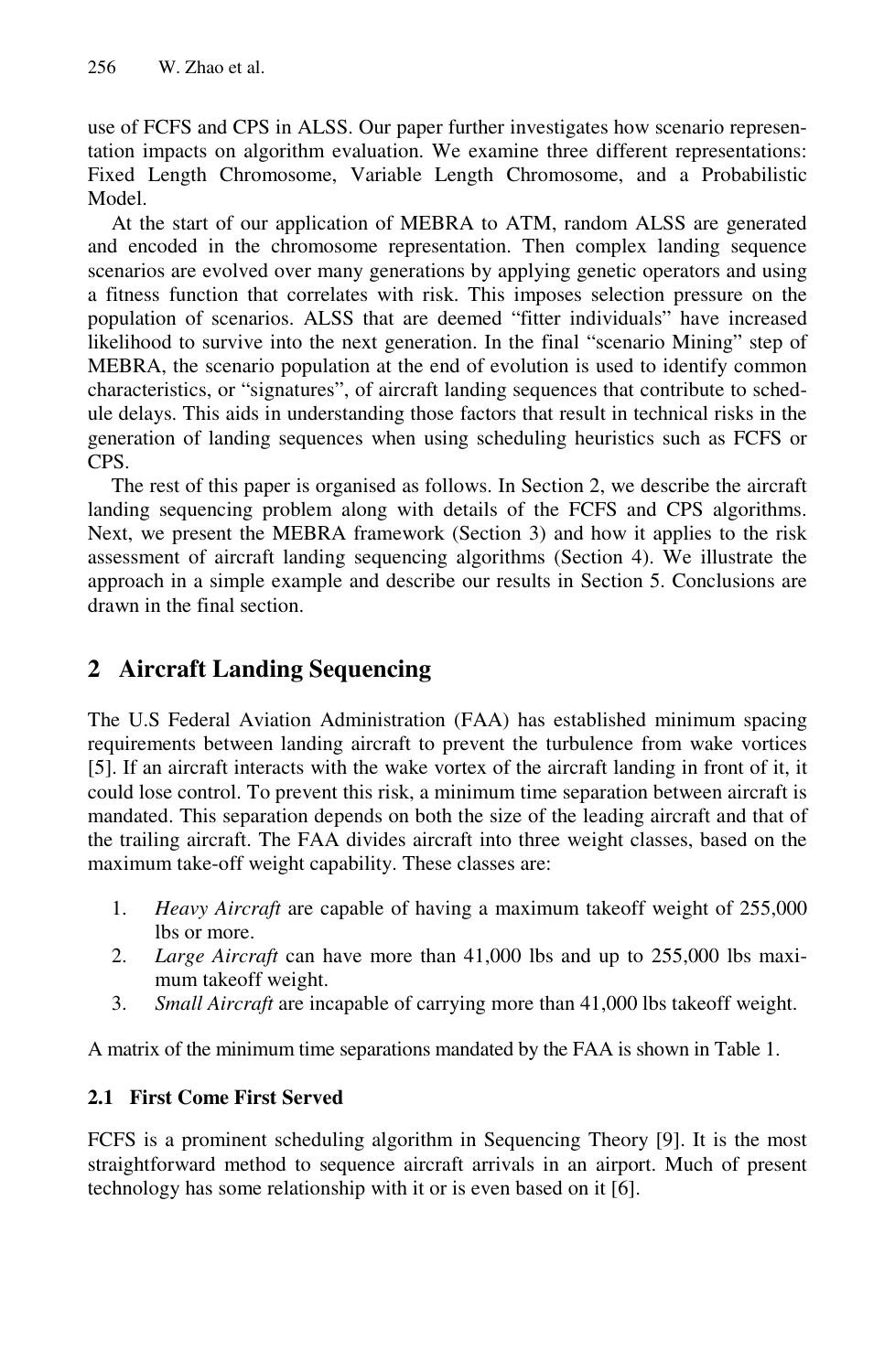| Leading Aircraft | <b>Trailing Aircraft</b> |       |       |  |
|------------------|--------------------------|-------|-------|--|
|                  | Heavy                    | Large | Small |  |
| Heavy            | 96                       | 157   | 196   |  |
| Large            | 60                       | 69    | 131   |  |
| <b>Small</b>     | 50                       | ςς    |       |  |

**Table 1.** Minimum time separation (in seconds) between landings as mandated by the FAA

FCFS determines the aircraft landing sequence according to the order of its estimated time of arrival (ETA) at the runway. ETA is computed by the control center at the time an incoming aircraft crosses the transition airspace boundary. If the difference between the ETA of two successive aircraft violates the minimum separation time constraints, then the Scheduled Time of Arrival (STA) of the trailing aircraft is adjusted accordingly. The following numerical example illustrates this adjustment.

Given seven aircraft, A, B, C, D, E, F, G, each belonging to one of the three weight classes H (heavy), L (large) or S (small). FCFS orders these aircraft according to their ETA, see third row of Table 2. It then adds time to an ETA, when the separation time between two aircraft is smaller than the allowable minima shown in Table 1. For instance, the ETA of the small aircraft C is only 60 sec later than the ETA of the preceding large aircraft B. Thus 71 sec are added to the ETA of C to achieve a separation of 131 sec as required by the FAA (Table 1). In the example, the STA of all aircraft following C are now determined by adding the minimum separation time to the STA of the leading aircraft because all STA calculated this way happen to be later than the ETAs. The makespan (i.e. the difference between final STA and first STA) in this example is  $18m59s - 07m51s = 668$  sec.

FCFS scheduling establishes the landing sequence based on predicted landing times. It therefore is easy to implement and does not put significant pressure onto ATC workloads. However, it ignores information which can be used to increase runway throughput capacity.

| Aircraft   |     |     |                        |        |                     |        |                     |
|------------|-----|-----|------------------------|--------|---------------------|--------|---------------------|
| Category   |     |     |                        |        |                     |        |                     |
| <b>ETA</b> |     |     | $07m51s$ 10m00s 11m00s |        | $12m00s$   $13m00s$ | 14m00s | $15 \text{m}$ 00s   |
| AC Order   | A:1 | B:2 | $C-3$                  | D:4    | E:5                 | F:6    | G:7                 |
| <b>STA</b> |     |     | $07m51s$ 10m00s 12m11s | 13m11s | 15m48s              |        | $17m59s$   $18m59s$ |

**Table 2.** FCFS scheduling example

#### **2.2 Constrained Position Shifting**

CPS, first proposed by Dear [3], stipulates that the ETA-based schedule can be changed slightly and that an aircraft may be moved up by a small number of positions. Neumann and Erzberger [8] investigated an enumerative technique for computing the sequence which minimises the makespan, subject to a single position shift (1-CPS) constraint. In the example of Table 2, for instance, the swap of aircraft D and E would result in a reduction of makespan by 23 sec: the STAs of E, D, F and G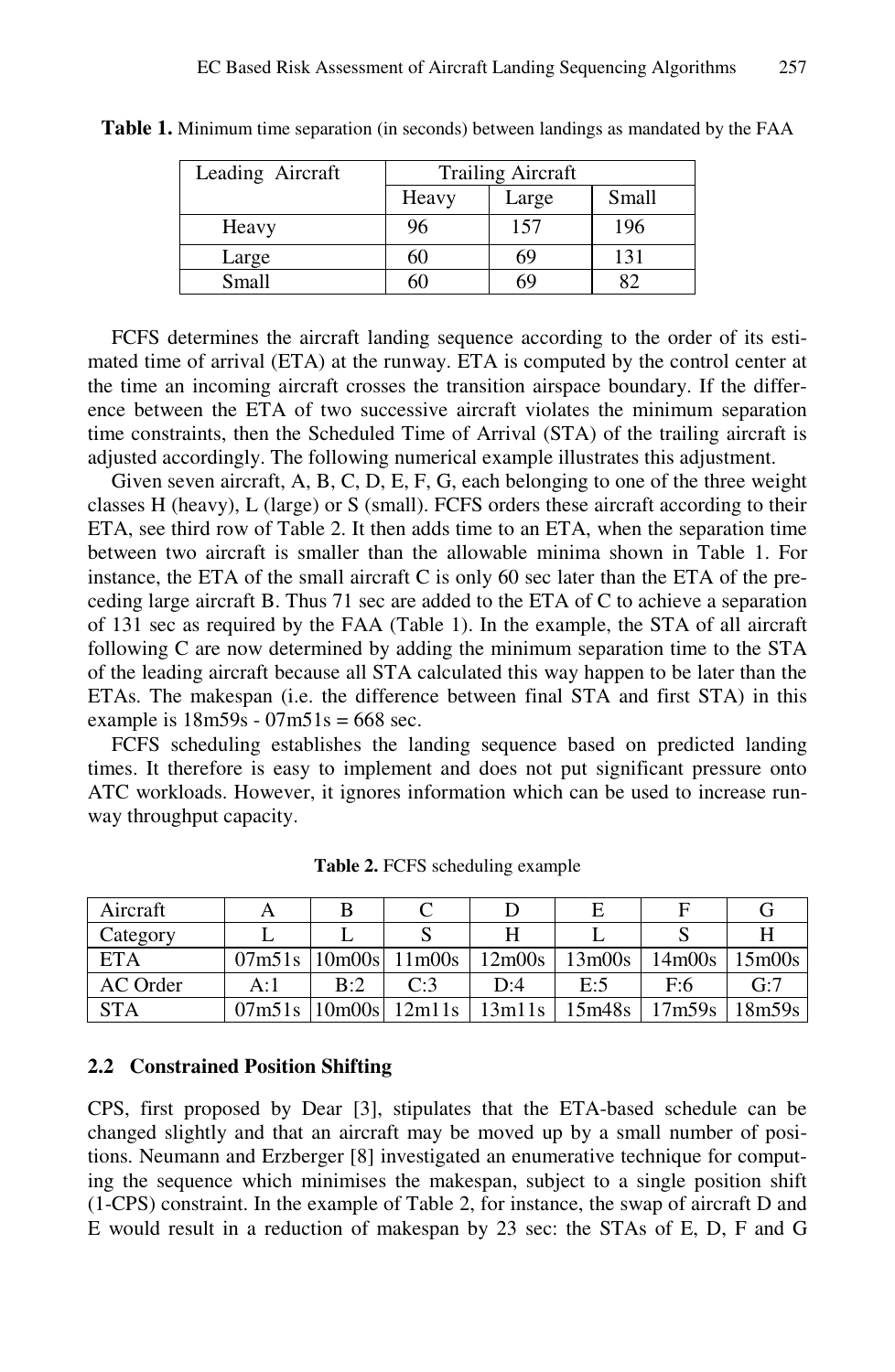would be 13m20s, 14m20s, 17m36s and 18m36s, respectively. This is the basic motivation for CPS methods.

Finding the optimal ordering of a set of aircraft through CPS can be seen as a search for the lowest-cost path through a tree of possible aircraft orderings, where the cost is the sum of the time separations required between each pair of aircraft. For the CPS problem, an initial sequence of aircraft is given, along with the list of minimum separation constraints (e.g. Table 1) and the maximum possible time-shifts for each aircraft. In the final sequence shown in Table 3, each aircraft is constrained to lie within one shift from its initial position, and no aircraft must have a time of arrival earlier than permitted by the maximum allowable time shift.

| Aircraft   |        |                                 |                                 |        |                   |                                 |        |
|------------|--------|---------------------------------|---------------------------------|--------|-------------------|---------------------------------|--------|
| Category   |        |                                 |                                 |        |                   |                                 |        |
| <b>ETA</b> | 07m51s | 10 <sub>m</sub> 00 <sub>s</sub> | 11 <sub>m</sub> 00 <sub>s</sub> | 12m00s | $13 \text{m}$ 00s | 14 <sub>m</sub> 00 <sub>s</sub> | 15m00s |
| AC Order   | A:1    | B:2                             | C:3                             | E:4    | D:5               | F:6                             | G:7    |
| <b>STA</b> | 07m51s | 10 <sub>m</sub> 00 <sub>s</sub> | 12m11s                          | 13m20s | 14m20s            | 17m63s                          | 18m36s |

**Table 3.** CPS scheduling example

## **3 MEBRA – Multiobjective Evolutionary Based Risk Assessment**

The objective of this paper is to demonstrate how evolutionary computation (EC) methods can be used to assess the performance of aircraft landing sequencing algorithms. The approach we take is a simplified version of the Multiobjective Evolutionary Based Risk Assessment (MEBRA) framework that is designed for the purpose of exploring and evaluating computational algorithms under risk [1]. In aircraft landing sequencing problems, risks associated with computational algorithms include production of suboptimal scheduling sequences, i.e. unnecessarily large makespans; computational complexity that results in algorithms taking too long and becoming unresponsive to operational demands; and unnecessary increases of ATC workloads. The occurrence of these risks depends on the specifics of the problem at hand; for instance in an ALSS that requires a large number of aircraft to be scheduled in a very short period of time ATC are more likely to get overloaded than in an ALSS when only a few aircraft need to be sequenced. MEBRA of algorithmic performance is thus concerned with searches on the problem space, also known as the "scenario space", rather than the solution space.

MEBRA comprises four building blocks: Scenario Representation, Scenario Generation, Scenario Evaluation, and Scenario Mining. MEBRA's *Scenario Representation* can be as simple as sampling a parameter space that captures quantitative aspects of a problem, or as complex as narratives that try to capture futuristic strategic uncertainties. During *Scenario Generation* MEBRA makes use of evolutionary computation. Problem instances are evolved over many generations while being exposed to selection pressure. This pressure makes less risky scenarios less likely to survive into the next generation and therefore is part of *Scenario Evaluation*. In this paper, we make use of the single objective version of MEBRA, called SEBRA. In the *Scenario Mining* step, MEBRA identifies risk patterns or "hot spots", i.e. conditions in scenario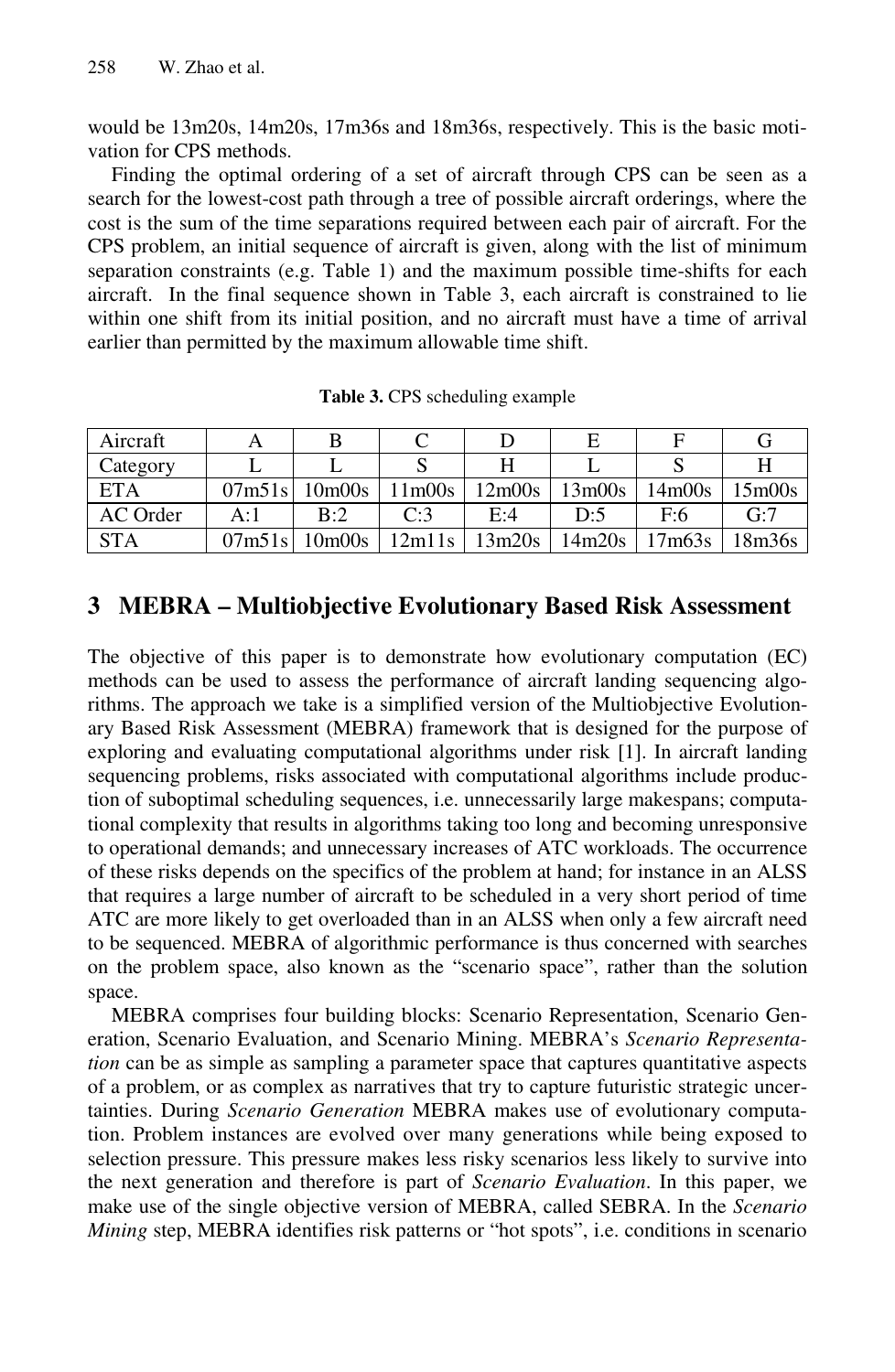space under which risk eventuates. Scenario mining techniques can be as simple as descriptive statistics of the evolved scenario population or as complex as a framework that analyses dynamics and network dependencies to unveil the "rules of the game".

## **4 Application of MEBRA to Aircraft Landing Sequencing Algorithms**

#### **4.1 ALSS Representation**

In order to capture complex patterns of aircraft landing sequences, we use three different chromosome representations: fixed-length sequence representing a problem instance, a variable-length sequence representing a pattern that is repeated in a problem instance, and a stochastic finite state machine representation representing the probability transition matrix to generate patterns. A detailed description of the three representation is as follows:

- 1. *Fixed-length chromosome*. In the fixed-length chromosome, each gene represents an aircraft type. The position in the chromosome corresponds to the aircraft's position in the arrival schedule according to ETA. The length of the chromosome is equal to the total number of aircraft whose landing need to be scheduled. In our experiments, the fixed-length chromosome contains 200 genes. At chromosome initialisation, ETA values are spaced with 1 sec and assigned to the aircraft sequence. We use this initialisation condition because having all aircraft arrive "at once" puts the biggest demand on the landing sequencing algorithms and thus will facilitate the search for "hot spots" in ALSS.
- 2. *Variable-length chromosome*. The variable-length chromosome encodes a pattern. A pattern is a partial sequence of aircraft arrivals. As with the fixedlength chromosome, each gene encodes an aircraft type. With respect to the whole aircraft arrival sequence, the partial sequence has a starting point described by a position in the arrival schedule and a length that is smaller than the total number of aircraft to be scheduled. In our experiments, the starting point is always the first position in the scheduling sequence and the pattern's length varies between 3 and 50. At the time a pattern is evaluated, it is repeated as many times as needed to generate a 200-gene sequence. For example, a pattern of length 50 would need to be repeated four times. This normalises the scale when comparing-variable length and fixed-length chromosome representations. The evolution based on the variable length representation is pushed to find those patterns that optimise the fitness function (see Subsection 4.3). A selection pressure is placed automatically to favour shorter patterns since their frequency in the 200-gene sequence increases.
- 3. *Stochastic Finite State Machine (SFSM) chromosome.* The SFSM chromosome contains nine genes which encode how likely it is that an aircraft type is followed by another in the schedule. The genes thus represent probabilities of the nine possible SFSM transitions. The initial generation initializes the chromosomes randomly from uniform distributions. Obviously, when the SFSM is used to generate a sequence, transition probabilities out of each node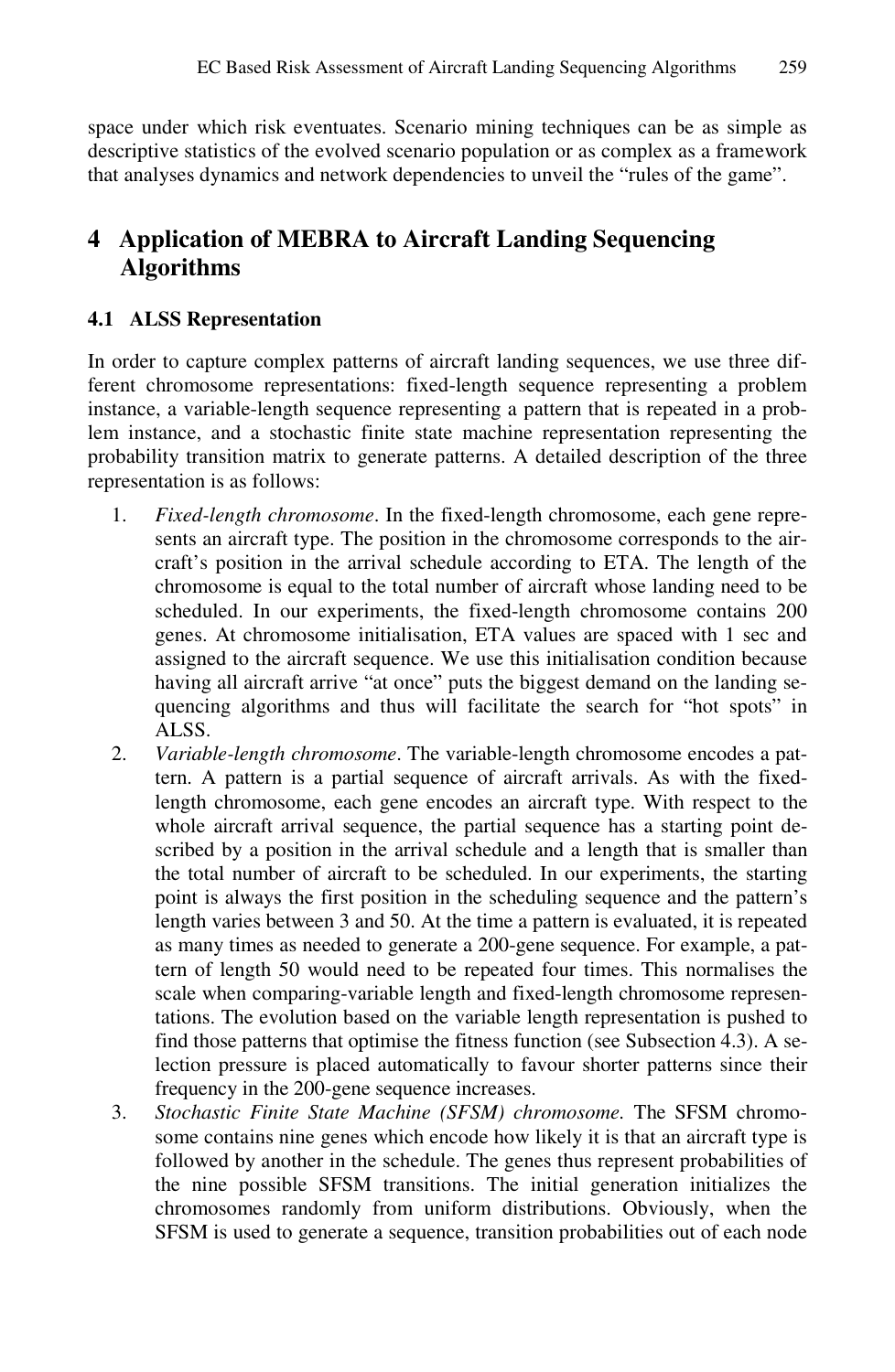are normalised. Moreover, it is natural that this stochastic representation would require multiple evaluations (30 in our case) of each chromosome to approximate its fitness.

#### **4.2 ALSS Generation**

In the generation of ALSS we make use of evolutionary computation (EC) techniques. In EC, a seed population of scenarios is evolved over many generations (implicit parallelism) to explore the space of possible ALSS. From generation to generation, individuals are subjected to single-point crossover and uniform mutation. Evolution ("search") proceeds to meet a given selection pressure (such as in Equation 2 below) and according to some given rules; e.g. in our experiments (Section 4.5) we apply tournament selection with elitism. Note that evolving ATM problems according to the selection pressure in Equation 2 does not ensure that we always find scenarios for which both FCFS and CPS generate optimal landing schedules. However, for most of the evolved complex scenarios in the final population this actually is the case. It is thus fair to assume that low-risk scenarios evolved with Equation 2 will have features that differ from those of the high-risk problems generated under the selection pressure of Equation 1 (below).

### **4.3 ALSS Evaluation**

To assess both positive and negative risk of inefficiency-based delays in aircraft landing sequencing algorithms we define two fitness functions. The first one is designed to identify those situations where FCFS is inferior to CPS. Therefore, the objective of the first fitness function is to maximise the difference between the FCFS makespan and the CPS makespan. As mentioned earlier, we study worst-case situations, i.e. when all aircraft in a sequence arrive within one second of each other and are ready to be landed. The "negative-risk" objective function can be described formally as follows:

$$
\text{Max } \{ F = T_{FCFS} - T_{CPS} \} . \tag{1}
$$

where  $T_X$  denotes the makespan of algorithm *X*.

As described earlier, in any ALSS the CPS method guarantees an equal or better makespan than the FCFS sequencing approach. By evolving solutions that optimise the function in Equation 1, MEBRA will evolve problem instances for which CPS considerably outperforms FCFS. While we cannot be sure that CPS is a very good algorithm to use in such evolved complex scenarios, we definitely know that FCFS performs very poorly. The evolutionary process thus finds scenario sets for which CPS results in maximum improvements to the FCFS schedule; i.e. we identify scenarios in which FCFS is particularly inefficient.

The second fitness function, the "positive-risk" objective, is to minimise the difference between the two makespans, i.e. we identify low-risk scenarios for which CPS will not result in significantly reduced makespans. Formally,

$$
\text{Min}\left\{F = T_{FCFS} - T_{CPS}\right\}.\tag{2}
$$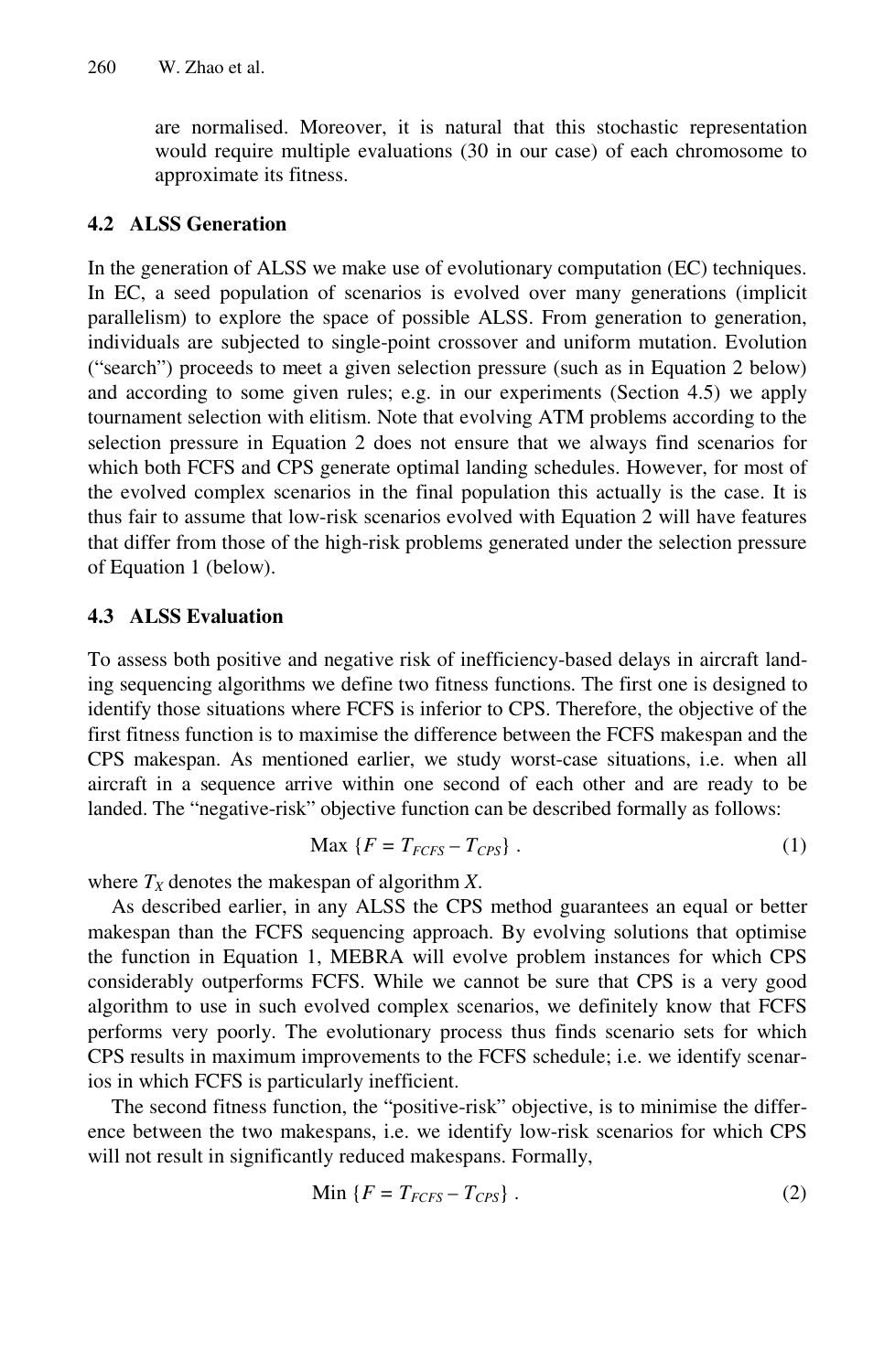

**Fig. 1.** The progress in fitness values as a function of the number of objective function evaluations. Figures on the left are for the negative-risk objective function while those on right are for the positive-risk objective function. The top figure depicts the evolution of a population of scenarios encoded with fixed-length chromosome representation, the middle one for the variable-length chromosome representation and the bottom one for the SFSM chromosome representation of ALSS.

#### **4.4 ALSS Mining**

To compare among the three representations, we use three two-way 2x2 comparison matrices. Each matrix captures the best-best, worst-best, worst-worst, and best-worst overlaps between the solutions found using each representation. Each cell in the matrix is the comparison result between: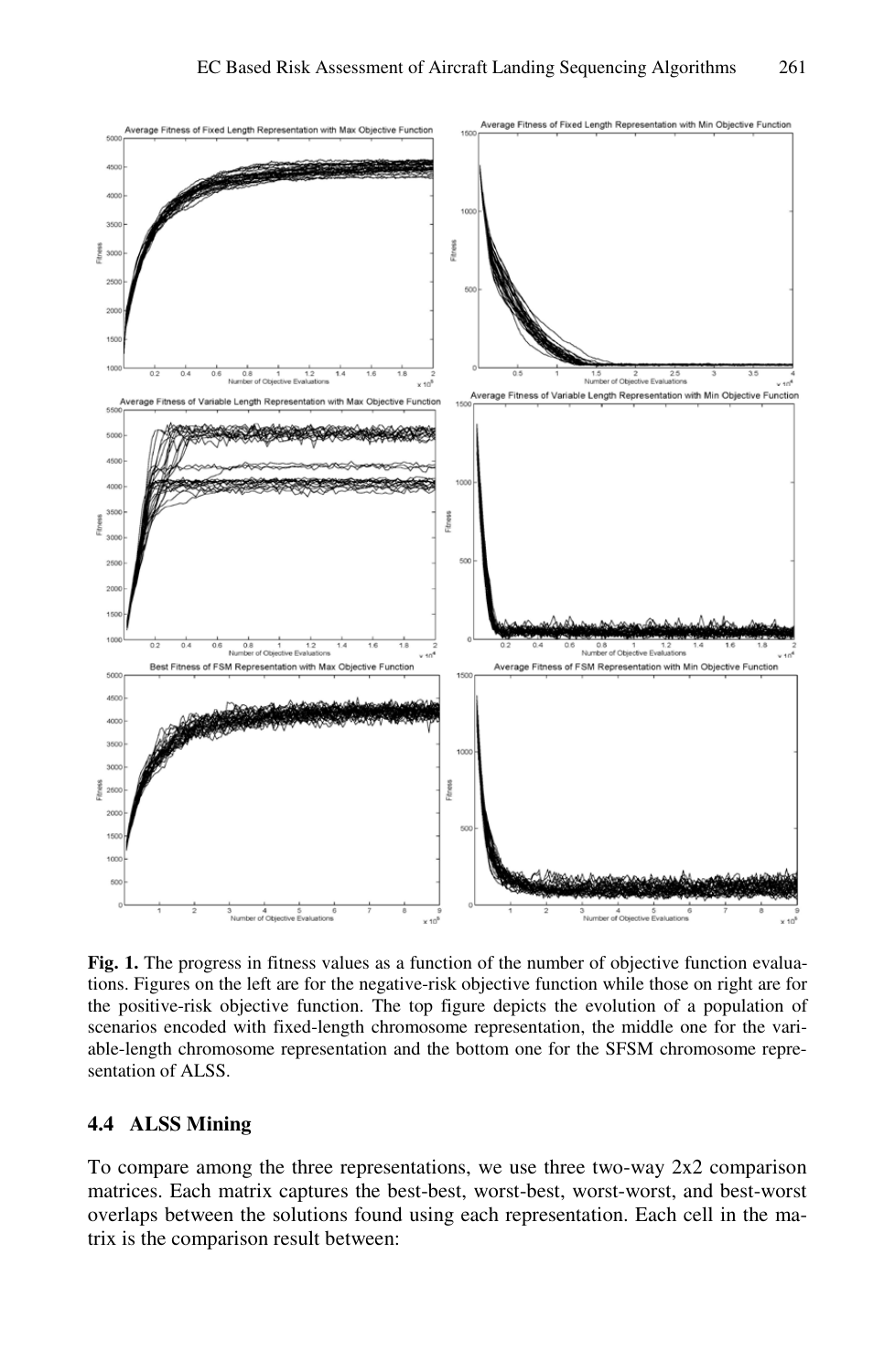- 1. Fixed length v.s. Variable Length: the count of matched patterns by sliding the pattern of the variable length and counting its frequency in the fixed length. We start from the first aircraft in fixed length chromosome and slide the variable length chromosome by one aircraft position at each step. We count the number of matches between the partial sequence in fixed length is as same as the whole sequence of variable length chromosome.
- 2. Fixed length v.s. SFSM: the distance of probabilities of transitions by transforming the fixed length to a SFSM using the frequency of transitions found in the fixed length chromosome. We calculate the frequency of aircraft transitions in the fixed length chromosome and translate these frequencies into the stochastic finite state machine representation. We obtain nine transition probabilities from the fixed length chromosome with the same format as the SFSM chromosome. The Euclidean distance between the two normalized probability vectors is used to calculate similarities.
- 3. Variable Length v.s. SFSM: the distance of probabilities of transitions by transforming the variable length into the fixed length (by repeating the patterns) then transforming the fixed length to a SFSM using the frequency of transitions found in the 200-gene sequence. The calculations are then done in the same way illustrated in the previous step.

### **4.5 Experimental Setup**

We ran each of the 6 SEBRA evolutions 30 times with different seeds and a population size of 200. We apply tournament selection with elitism, single-point crossover with probability 0.9 and uniform mutation with probability equal to the reciprocal of the chromosome length. For the variable length chromosome, the mutation is set to 0.02. Those parameters are chosen carefully after a number of sample runs. We allowed sufficient number of objective evaluations in each run for evolution to become stable (the best solution does not change significantly).

## **5 Results**

The progress in the two fitness functions, "negative-risk" and "positive-risk" objectives, corresponding to each of the six experimental setups and the associated 30 seeds is plotted in Figure 1.

The following observations can be made:

- 1. Three types of local optima in the negative-risk objectives can be distinguished when we use a variable-length chromosome representation of ALSS – one with a fitness value of around 5000, a second with a fitness of approximately 4400, and a third one with fitness of about 4000.
- 2. Both fixed-length and SFSM chromosome representations appear to have become stuck between two of the three local optima found by the variable-length chromosome.
- 3. In the variable-length chromosome representation the number of objective evaluations to convergence is an order of magnitude smaller than the evaluations needed in the other two scenario representations.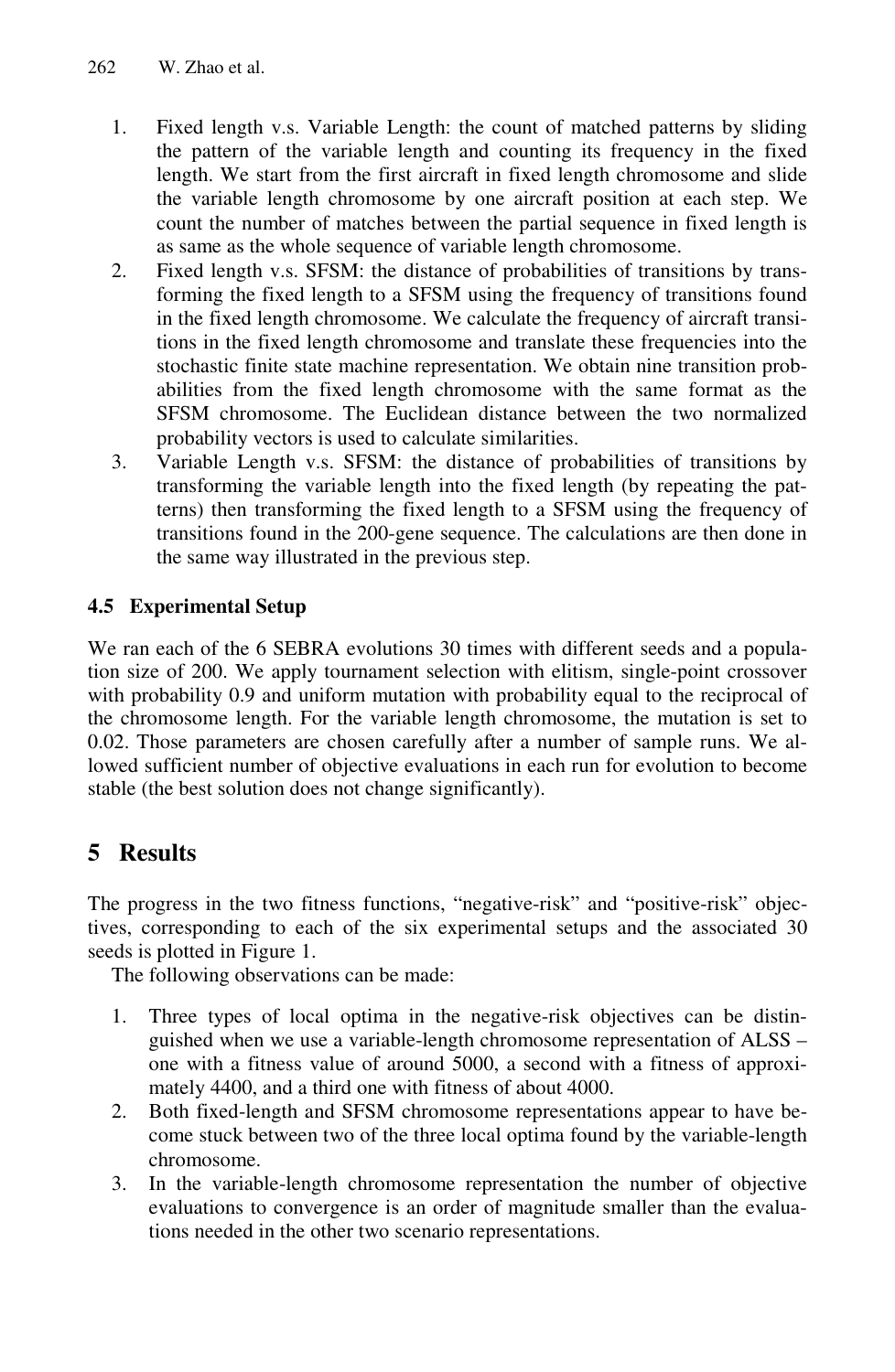This suggests that it is more efficient to evolve pattern (as in the experiments with variable-length ALSS chromosomes) than to evolve whole scenarios.

**Table 4.** Count of Building Blocks Matches in Fixed-Length vs Variable-Length ALSS

|          |       | Fixed |       |  |
|----------|-------|-------|-------|--|
|          |       | best  | worst |  |
| Variable | best  | 20196 |       |  |
|          | worst |       | 7200  |  |

**Table 5.** Distance of Probabilities for Building Blocks when comparing SFSM vs Fixed-Length and vs Variable-Length ALSS

|             |       | Fixed    |          | Variable |          |
|-------------|-------|----------|----------|----------|----------|
|             |       | best     | worst    | best     | worst    |
| <b>SFSM</b> | best  | 0.718186 | 1.452852 | 0.635106 | 1.827628 |
|             | worst | 1.898998 | 0.839643 | 1.914774 | 1.079916 |

We now address the question whether the patterns found by evolving the variablelength representation are also present in the evolved fixed-length and SFSM ALSS. Table 4 shows that the patterns which maximize the difference between FCFS and CPS ("worst"-case scenarios, as of Eq.1) and which are found by evolving variablelength ALSS can be found with high frequency in the evolved fixed-length ALSS. These patterns are not at all present in fixed-length scenarios that minimize the difference between the two makespans ("best"-case scenarios, as of Eq.2). This indicates that the variable-length patterns are some sort of building blocks in this problem and that it is more efficient to evolve building blocks directly than to evolve the solution vector as a whole.

Similar trends are found in Table 5. The normalized transition probabilities found by the fixed and variable length representations are closer to those found by the SFSM representation in corresponding experiments.

Figure-2 depicts two patterns found by evolving SFSM ALSS. Examples of high frequency patterns found by evolving the variable-length representation when looking for worst-case scenarios include: HSHSHSH, HSHSHSS, HLSHS, and SHSHSH. These patterns are not as simple as they may appear. The HSHSHSH pattern, when used as a building block will generate an HH link. Examples of building blocks found in best-case scenarios include: SLLH, LHSL, HHHH, LHHHH, and HHHSS SLLH, LHSL, HHHH, LHHHH, and HHHSS. It is easy to see why each of these patterns would give an advantage to CPS over FCFS.

In summary, we demonstrated that evolutionary computation can be a powerful framework to evaluate the performance of different algorithms. A deeper analysis of the resulting solutions can shed light on the problem patterns that determine strengths and weaknesses of an algorithm compared with another (baseline) algorithm. In the problem domain investigated in this paper, discovering these patterns allows to balance safety risks that can result from an unnecessary increase of ATC workloads and the (economic and ecological) costs that result from unnecessary delays or holdings of aircraft.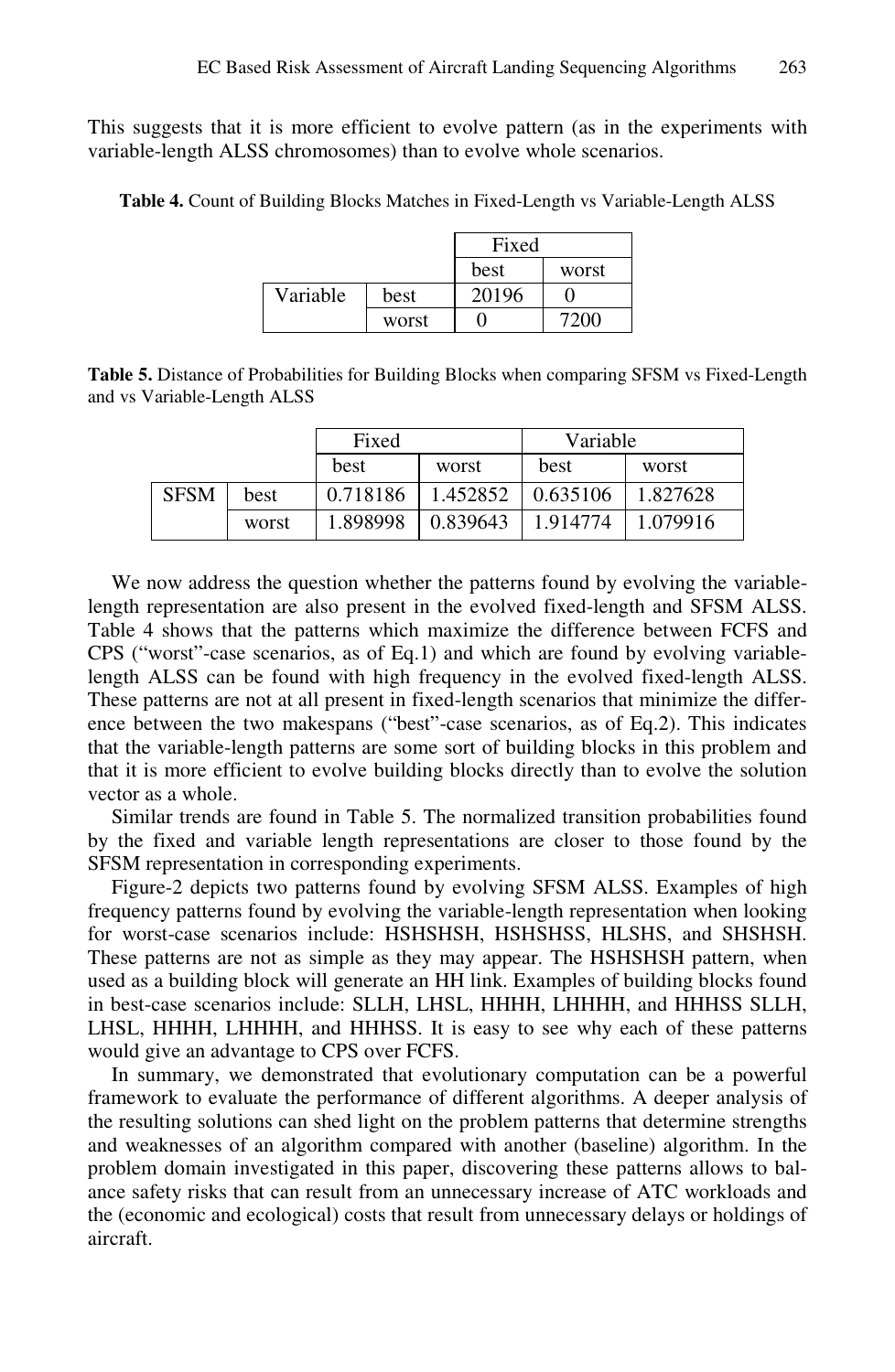

**Fig. 2.** Two examples of SFSM found in the case of Max objective function

### **6 Conclusions**

For many years, Evolutionary Computation (EC) has been successfully applied to optimisation problems, although almost exclusively to evolve solutions for such problems. In this paper, we showed that EC techniques can be used in a novel way, namely to assist in the assessment of algorithmic performance. We employed the Multiobjective Evolutionary Based Risk Assessment (MEBRA) concept to evolve problem instances in which heuristic algorithms perform particularly poorly or particularly well.

MEBRA can be used as a comparative analysis technique. Through the application of clustering methods, pattern analysis and the like to the population of evolved problem instances, or scenarios, it can detect signatures, or "hot spots", in the scenario space for which an algorithm performs better or worse than a reference algorithm. Thus, MEBRA provides valuable information about when it is best to use one algorithm over another.

We applied a single-objective version of the MEBRA framework – SEBRA – to the comparison of two prevalent heuristics used in the landing sequencing of aircraft arrivals in an airport: the First Come First Served (FCFS) and Constrained Position Shifting (CPS) algorithms. We found indeed that SEBRA could identify hot spots in the problem space for which FCFS performed markedly worse than CPS. We also found patterns in the sequences of estimated time of arrival (ETA), for which FCFS performs equally well as the computationally more complex CPS. The patterns were interesting and could easily be interpreted by making use of the minimum separation time matrix.

Our results indicate that convergence and variance of SEBRA depend on the chromosome representations for the SEBRA problem instances. The fixed-length chromosome and stochastic representations were stable and converged reasonably fast. The variable-length chromosome representation converged the fastest and found all patterns of interest.

#### **References**

- 1. Abbass, H.A., Alam, S., Bender, A.: MEBRA: Multiobjective Evolutionary Based Risk Assessment. Computational Intelligence Magazine, 29–36 (August 2009)
- 2. Balakrishnan, H., Chandran, B.: Scheduling aircraft landing under constrained position shifting. In: AIAA Guidance, Navigation, and Control Conference and Exhibit (2006)